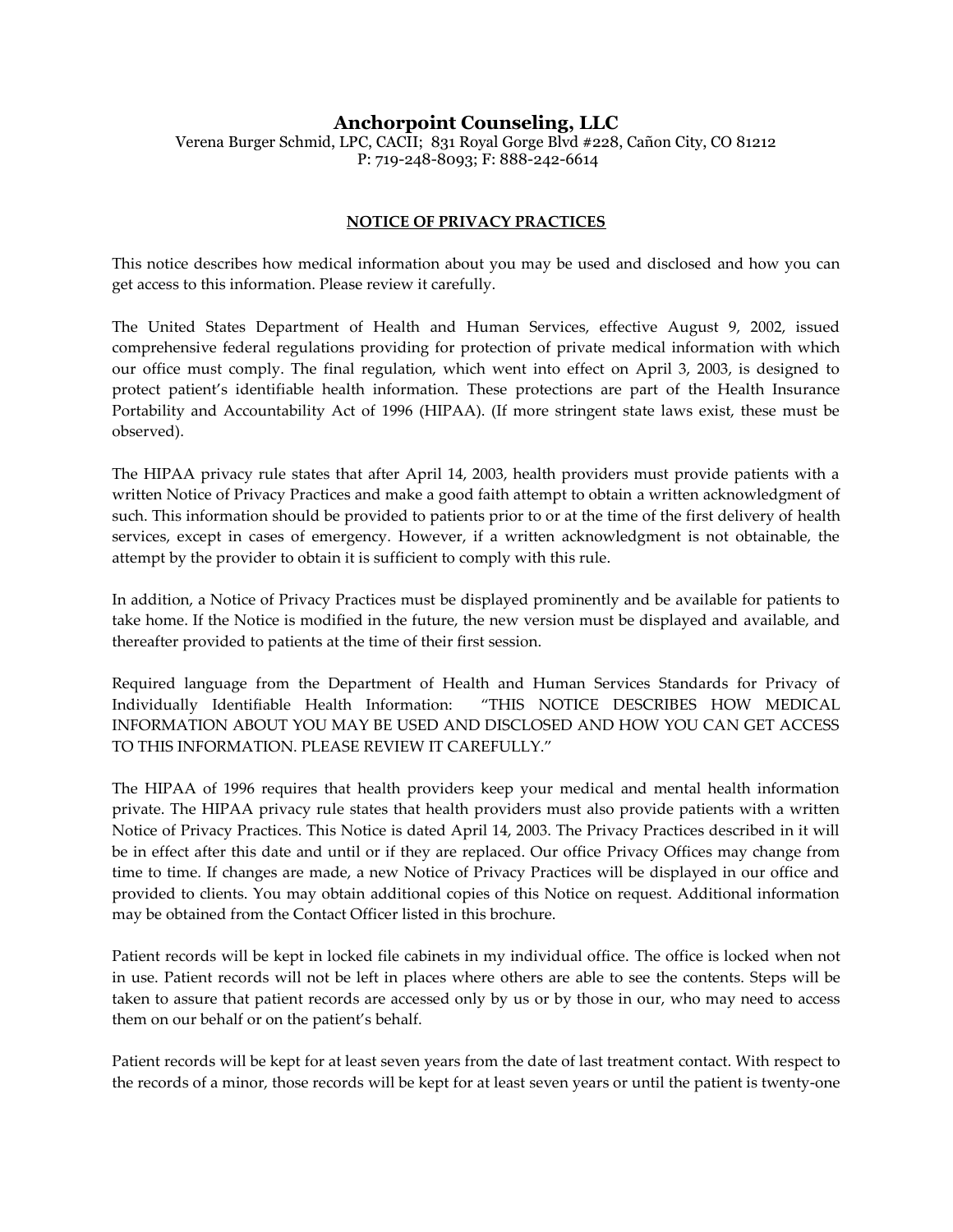years old, whichever is longer. Thereafter, patient records may be destroyed. When records are destroyed, it will be done in a manner that protects patient privacy and confidentiality.

If health information is shared about a patient with third party business associates as part of health care operations (e.g., a billing or transcription service), a written contract with that business associate that contains terms that will protect the privacy of the patient's health information will be established.

#### **Uses and Disclosure of Information**

This is obtained from the Department of Health and Human Services, Standards for Privacy of Individually Identifiable Health Information, Parts 160-164. The following describes how information about you may be used.

#### *Treatment Services*

We will not disclose your health information without your written consent to our staff members, your physicians, and other providers taking care of you. We may provide you via mail, phone, or electronic contacts appointment reminders, recommendations of treatment alternatives, information about other health services or other office services.

#### *Payment and Operations*

With your written consent, we will provide your health information as required to allow for payment for services rendered and participation in quality assurance, licensing and certification programs.

#### *Marketing*

We will NOT use your health information for marketing purposes without your written consent.

#### *Legal Requirements*

We may disclose your health information when required by law. If mental health records are subpoenaed by an adverse party we will assert the psychotherapist-patient privilege on behalf of the patient and will thereafter act according to the wishes of the patient and the patient's attorney, unless we are ordered by a Court or other lawful authority to release records or portions thereof.

## *Health and Safety*

If abuse or neglect or imminent dangerousness to self or others is reasonably suspected, we may disclose your health information to the appropriate government authorities and law enforcement.

## *National Security*

We may disclose health information from military personnel to the Armed Forces. Information may be given to authorized federal authorities for intelligence and national security activities. Health information for inmates in custody of law enforcement may also be provided to correctional facilities with proper signed permission.

#### *Family Members, Friends and Others involved in Your Care*

We must have your written permission to disclose your health information to a family member or other person if necessary to assist with your treatment for payment for services. According to HIPAA, we may disclose your health information to these persons in the event o an emergency situation without your permission. We must have your written permission to make information available so that another person may pick up records for you. Your information may not be disclosed to assist in notifying a family member, caregiver, or personal representative of your location, condition or death.